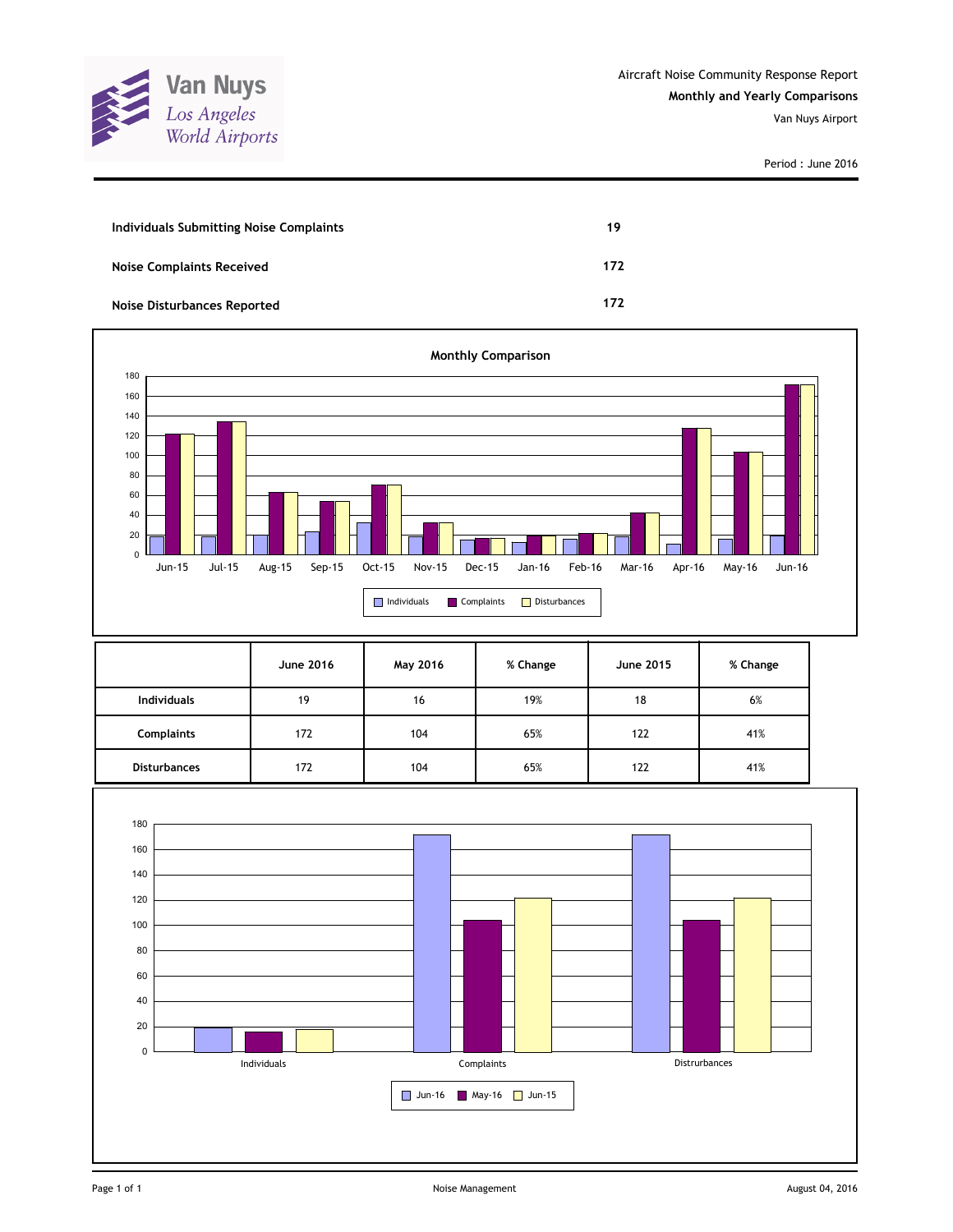

|                     | Day<br>$(7:00 \text{ am} - 7:00 \text{ pm})$ | Evening<br>$(7:00 \text{ pm} - 10:00 \text{ pm})$ | Night<br>(10:00 pm - 7:00 am) |
|---------------------|----------------------------------------------|---------------------------------------------------|-------------------------------|
| <b>Complaints</b>   | 158                                          | 4                                                 | 10                            |
| <b>Disturbances</b> | 91                                           | 44                                                | 37                            |



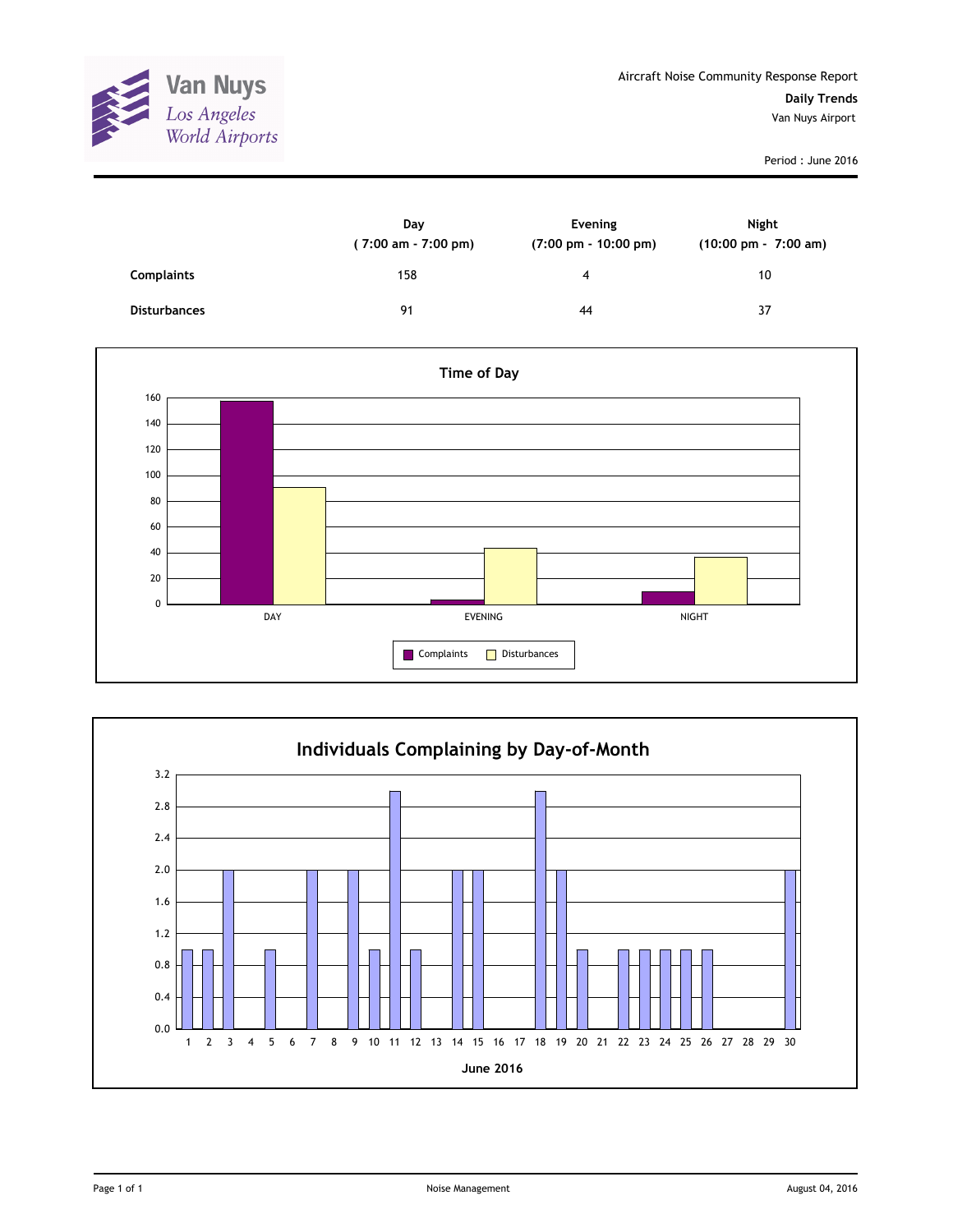**Van Nuys**<br>Los Angeles<br>World Airports 

Aircraft Noise Community Response Report **Complaint Distribution by City and Complainant** Van Nuys Airport

|  | Period: June 2016 |
|--|-------------------|
|--|-------------------|

| City          | <b>Individuals</b> | <b>Complaints</b> | Percentage of Complaints**                              |     |
|---------------|--------------------|-------------------|---------------------------------------------------------|-----|
| Encino        | $\mathbf{2}$       | 3                 | $2\%$                                                   |     |
| Granada Hills | 1                  | 1                 | $< 1\%$                                                 |     |
| Hawthorne     | 1                  | 1                 | $< 1\%$                                                 |     |
| Lake Balboa   | $\mathbf{1}$       | 3                 | $2\%$                                                   |     |
| Los Angeles   | 4                  | 4                 | $2\%$                                                   |     |
| North Hills   | 4                  | 6                 | $3\%$                                                   |     |
| Northridge    | $\mathbf{1}$       | 1                 | $~1\%$                                                  |     |
| Santa Clarita | 1                  | 1                 | $~1\%$                                                  |     |
| Sherman Oaks  | 2                  | $\overline{2}$    | $1\%$                                                   |     |
| Studio City   | 1                  | $\mathbf{1}$      | $~1\%$                                                  |     |
| Tarzana       | 1                  | 3                 | $2\%$                                                   |     |
| Anonymous     | <b>NA</b>          | 146               | 85%                                                     |     |
| <b>TOTAL</b>  | 19                 | 172               | 0<br>30<br>50<br>80<br>90<br>10<br>20<br>40<br>60<br>70 | 100 |

| <b>Individuals</b>          |                                         | <b>Complaints</b> | Percentage of Complaints** |             |    |    |  |                |  |  |           |  |
|-----------------------------|-----------------------------------------|-------------------|----------------------------|-------------|----|----|--|----------------|--|--|-----------|--|
| *One Individual (Anonymous) |                                         | 146               | 85%                        |             |    |    |  |                |  |  |           |  |
|                             | Individuals Reporting 2 To 5 Complaints | 12                | $7\%$                      |             |    |    |  |                |  |  |           |  |
|                             | Individuals Reporting One Complaint     | 14                | 8%                         |             |    |    |  |                |  |  |           |  |
| <b>TOTAL</b>                | Individuals: 19                         | 172               |                            | $\mathbf 0$ | 10 | 20 |  | 30 40 50 60 70 |  |  | 80 90 100 |  |

\* One individual reporting 6 or more complaints shown by city.

\*\* All percentages are rounded to the nearest whole number.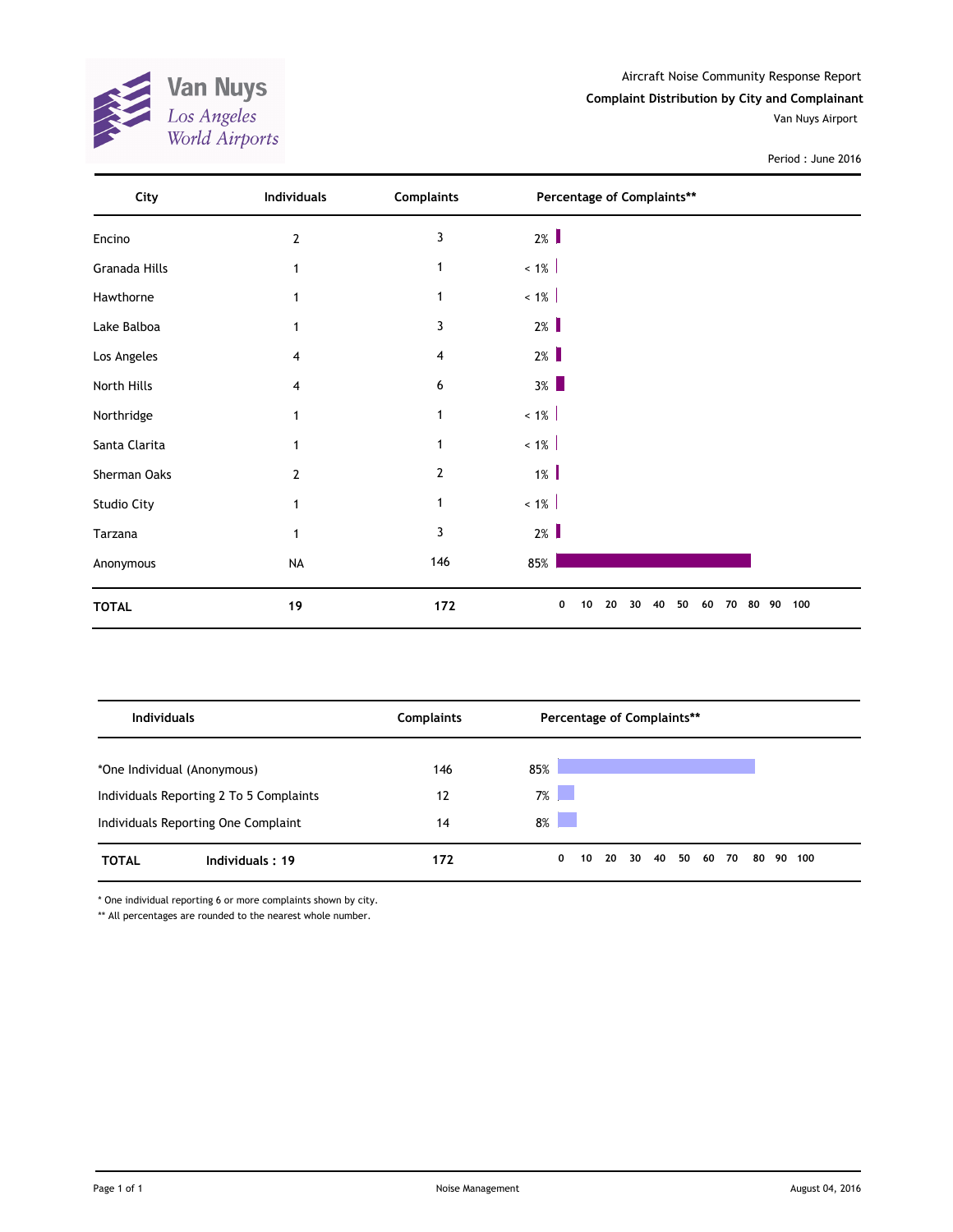

| Type of Disturbance*  | <b>Number of Complaints</b> |
|-----------------------|-----------------------------|
| Early turn            | 3                           |
| Helicopter operations | 9                           |
| Loud noise            | 77                          |
| Low flying            | 44                          |
| Off Course            | 1                           |
| Other                 | 11                          |
| Overflight            | 19                          |
| Too frequent          | 7                           |
| Unknown               | 1                           |
| <b>TOTAL</b>          | 172                         |



Note: \* As reported by complainant.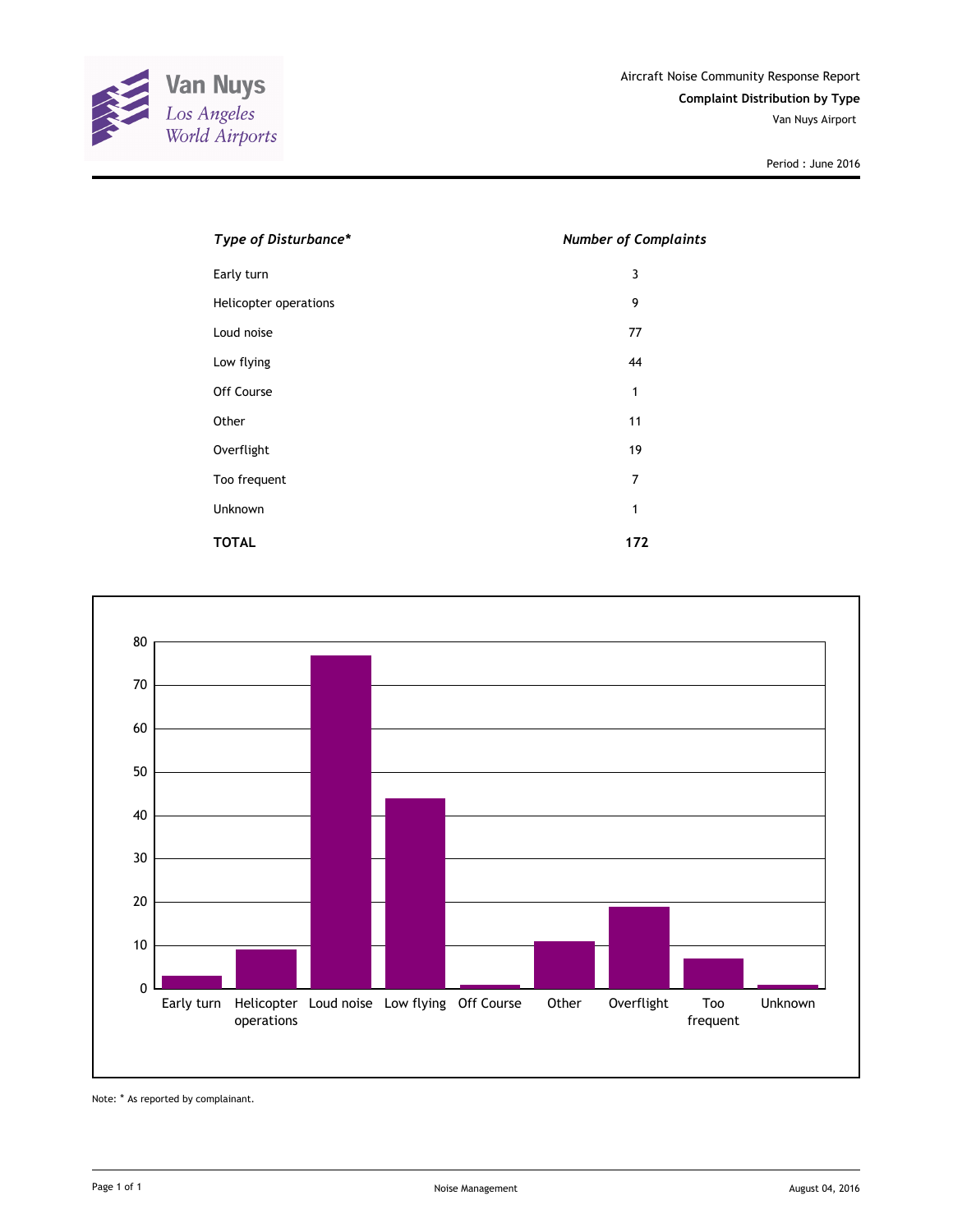

| Contact   |           | <b>Disturbance</b> |           |              |               |                                                                                                 |
|-----------|-----------|--------------------|-----------|--------------|---------------|-------------------------------------------------------------------------------------------------|
| Date      | Time      | Date               | Time      | City         | Disturbance** | <b>Findings</b>                                                                                 |
| 6/03/2016 | $8:22$ am | 6/03/2016          | $6:15$ am | Sherman Oaks | Loud noise    | The helicopter activity that you reported on Friday, June 3, 2016 at 0615 was attributed        |
|           |           |                    |           |              |               | to several news media helicopters and a Los Angeles Police Department (LAPD) Air Support        |
|           |           |                    |           |              |               | Division (ASD) helicopter that were conducting operations unrelated to Van Nuys Airport         |
|           |           |                    |           |              |               | (VNY). Aircraft fly under the control and direction of the Federal Aviation Administration      |
|           |           |                    |           |              |               | (FAA) Air Traffic Controllers (ATC). Some aircraft fly under Visual Flight Rules (VFR) and      |
|           |           |                    |           |              |               | must adhere to FAA rules and regulations that govern such activities. Helicopters, in           |
|           |           |                    |           |              |               | general do not have altitude nor route restrictions outside an airport's area. Please note      |
|           |           |                    |           |              |               | that airports do not control aircraft in flight. The FAA has ultimate authority over            |
|           |           |                    |           |              |               | aircraft flight patterns and regulates virtually all aviation activity. This includes takeoffs, |
|           |           |                    |           |              |               | landings, altitudes and direction of flight with the major emphasis on safety. The FAA may      |
|           |           |                    |           |              |               | be contacted by writing to FAA Western-Pacific Region, P.O. Box 92007, Los Angeles, CA          |
|           |           |                    |           |              |               | 90009 for further information.                                                                  |
| 6/07/2016 | 1:01 $am$ | 6/07/2016          | 12:45 am  | Encino       | Overflight    | The aircraft noise you reported on Tuesday, June 7, 2016 at 0045 was associated with a          |
|           |           |                    |           |              |               | two Falcon FA50 departures from VNY. The departures from VNY runway 16R were under              |
|           |           |                    |           |              |               | the control and direction of (FAA) SoCal Air Traffic Controllers (ATC). The departures were     |
|           |           |                    |           |              |               | consistent with normal VNY departure operations. The Falcon FA50 departure at 0046              |
|           |           |                    |           |              |               | failed to meet the voluntary VNY Fly Friendly Quiet Jet Departure Program target noise          |
|           |           |                    |           |              |               | level for Falcon FA50 airplanes. The operator of this aircraft has been notified by staff       |
|           |           |                    |           |              |               | regarding the deviation from the voluntary program and was requested to make the                |
|           |           |                    |           |              |               | necessary adjustments to better comply with the program to minimize noise impacts on            |
|           |           |                    |           |              |               | the surrounding neighborhoods. The second Falcon FA50 departure at 0056 was within              |
|           |           |                    |           |              |               | the aircraft-specific Single Event Noise Exposure Level (SENEL) established in the VNY Fly      |
|           |           |                    |           |              |               | Friendly Quiet Jet Departure Program. Please see page 8 of the VNY Noise Program                |
|           |           |                    |           |              |               | brochure for more information on the program at:                                                |
|           |           |                    |           |              |               | www.lawa.org/uploadedFiles/VNY/pdf/Noise_Programs.pdf                                           |
|           |           |                    |           |              |               | Please note that airports do not have jurisdiction on aircraft in flight. The Federal           |
|           |           |                    |           |              |               | Aviation Administration has ultimate authority over aircraft flight patterns and regulates      |
|           |           |                    |           |              |               | virtually all aviation activities. This includes altitudes and direction of flight with the     |
|           |           |                    |           |              |               | major emphasis on safety. Please contact the FAA by writing to FAA Western-Pacific              |

Note : Investigation currently limited to one report of disturbance per complaint, and a maximum of five complaints per individual per month.

\* Complaints exceeding monthly limit and/or anonymous complaints are not investigated and are not shown.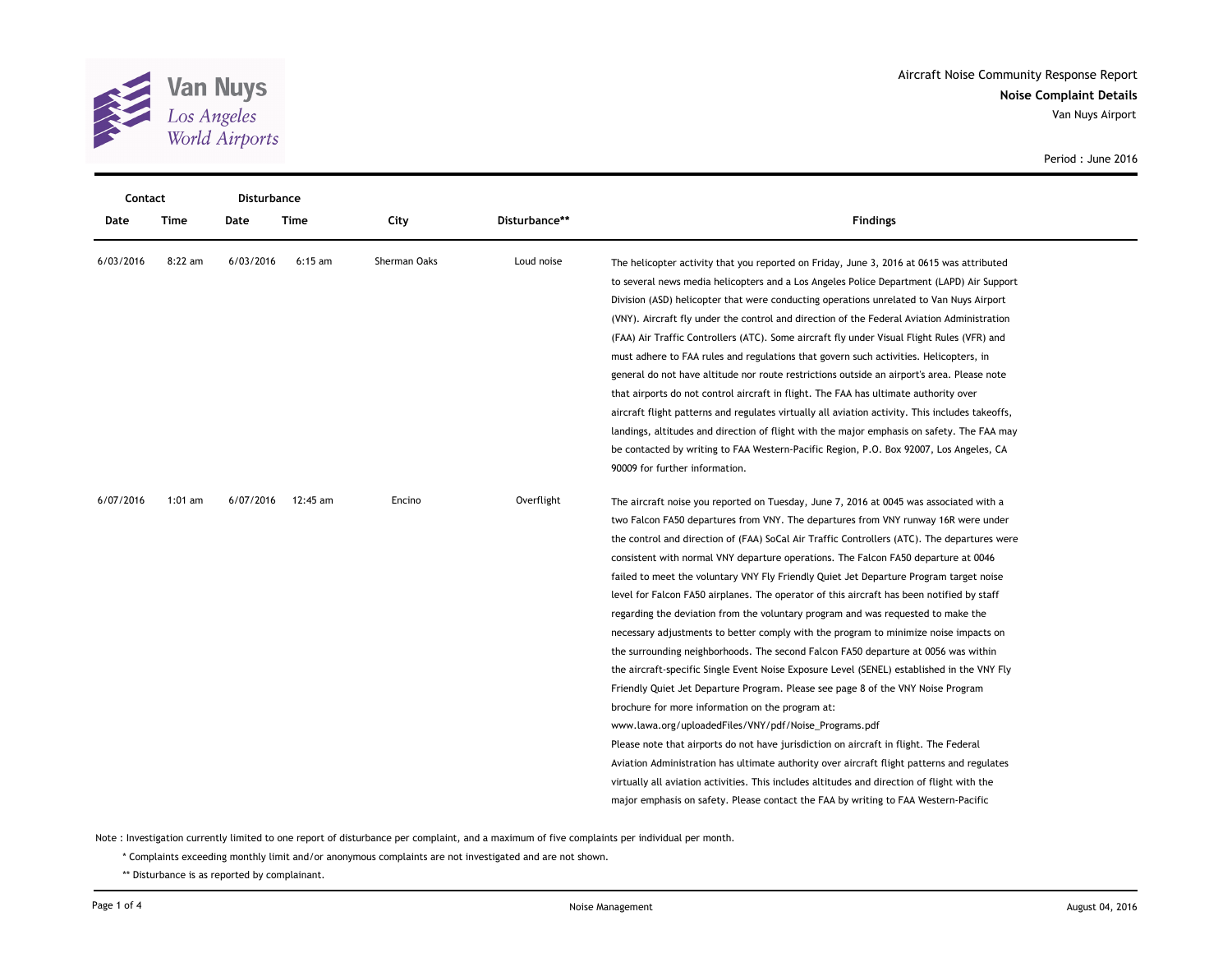| Contact   |                    | Disturbance |           |             |                    |                                                                                             |
|-----------|--------------------|-------------|-----------|-------------|--------------------|---------------------------------------------------------------------------------------------|
| Date      | Time               | Date        | Time      | City        | <b>Disturbance</b> | <b>Findings</b>                                                                             |
|           |                    |             |           |             |                    | Region, P.O. Box 92007, Los Angeles, CA 90009 for further information.                      |
| 6/09/2016 | $1:15$ pm          | 6/09/2016   | 8:14 am   | Lake Balboa | Loud noise         | The aircraft noise you reported on Thursday, June 9, 2016 at 0845 was associated with a     |
|           |                    |             |           |             |                    | modified Stage 3 Gulfstream G-III departure from VNY. The departure from VNY runway         |
|           |                    |             |           |             |                    | 16R was under the control and direction of Federal Aviation Administration (FAA) Air        |
|           |                    |             |           |             |                    | Traffic Controllers (ATC). The departure was consistent with normal VNY departure           |
|           |                    |             |           |             |                    | operations. However, this flight failed to meet the voluntary VNY Fly Friendly Quiet Jet    |
|           |                    |             |           |             |                    | Departure Program target noise level for Gulfstream G-III airplanes. The operator of this   |
|           |                    |             |           |             |                    | aircraft has been notified by staff regarding the deviation from the voluntary program      |
|           |                    |             |           |             |                    | and was requested to make the necessary adjustments to better comply with the               |
|           |                    |             |           |             |                    | program to minimize noise impacts on the surrounding neighborhoods                          |
| 6/18/2016 | $10:14 \text{ pm}$ | 6/18/2016   | $9:00$ pm | Encino      | Low flying         | The jet airplane you reported on Saturday, June 18, 2016 at 2100 was a Boeing B737          |
|           |                    |             |           |             |                    | arrival to Bob Hope Airport (BUR) and was not associated with VNY operations. Please        |
|           |                    |             |           |             |                    | contact the Bob Hope Airport Hotline at (800) 441-0409 for further information regarding    |
|           |                    |             |           |             |                    | this flight. A few minutes later, a Gulfstream G-IV arrived to VNY on runway 34L. The       |
|           |                    |             |           |             |                    | arrival to 34L was consistent with normal VNY northerly arrival procedures. Whenever        |
|           |                    |             |           |             |                    | northerly winds occur, all aircraft arrivals and departures are directed to head north      |
|           |                    |             |           |             |                    | into the wind due to aircraft safety requirements, and to maximize aircraft performance     |
|           |                    |             |           |             |                    | during takeoffs and landings. During these conditions, the FAA Controllers conduct          |
|           |                    |             |           |             |                    | Northerly Operations at VNY, which is the opposite direction from Southerly Operations      |
|           |                    |             |           |             |                    | that is normally utilized. Aircraft are directed by ATC to turn and intercept the runway    |
|           |                    |             |           |             |                    | heading for 34L. Aircraft can be over or near your neighborhood during these conditions.    |
|           |                    |             |           |             |                    | Please note that airports do not control aircraft in flight. The FAA has ultimate authority |
|           |                    |             |           |             |                    | over aircraft flight patterns and regulates virtually all aviation activity. This includes  |
|           |                    |             |           |             |                    | takeoffs, landings, altitudes and direction of flight with the major emphasis on safety.    |
|           |                    |             |           |             |                    | The FAA may be contacted by writing to FAA Western-Pacific Region, P.O. Box 92007, Los      |
|           |                    |             |           |             |                    | Angeles, CA 90009 for further information.                                                  |
| 6/19/2016 | 8:45 pm            | 6/19/2016   | $8:45$ pm | Encino      | Low flying         | The jet airplane you reported on Sunday, June 19, 2016 at 2045 arrived to VNY runway        |
|           |                    |             |           |             |                    | 34L under the direction and control of the Federal Aviation Administration (FAA) Air        |
|           |                    |             |           |             |                    | Traffic Controllers (ATC). This arrival flew south, turned over your neighborhood at        |
|           |                    |             |           |             |                    | approximately 1662 feet Mean Sea Level (MSL) and landed on runway 34L. The arrival to       |
|           |                    |             |           |             |                    | 34L was consistent with normal VNY northerly arrival operations. Whenever northerly         |
|           |                    |             |           |             |                    | winds occur, all aircraft arrivals and departures are directed to head north into the wind  |
|           |                    |             |           |             |                    | due to aircraft safety requirements, and to maximize aircraft performance during            |

Note : Investigation currently limited to one report of disturbance per complaint, and a maximum of five complaints per individual per month.

\* Complaints exceeding monthly limit and/or anonymous complaints are not investigated and are not shown.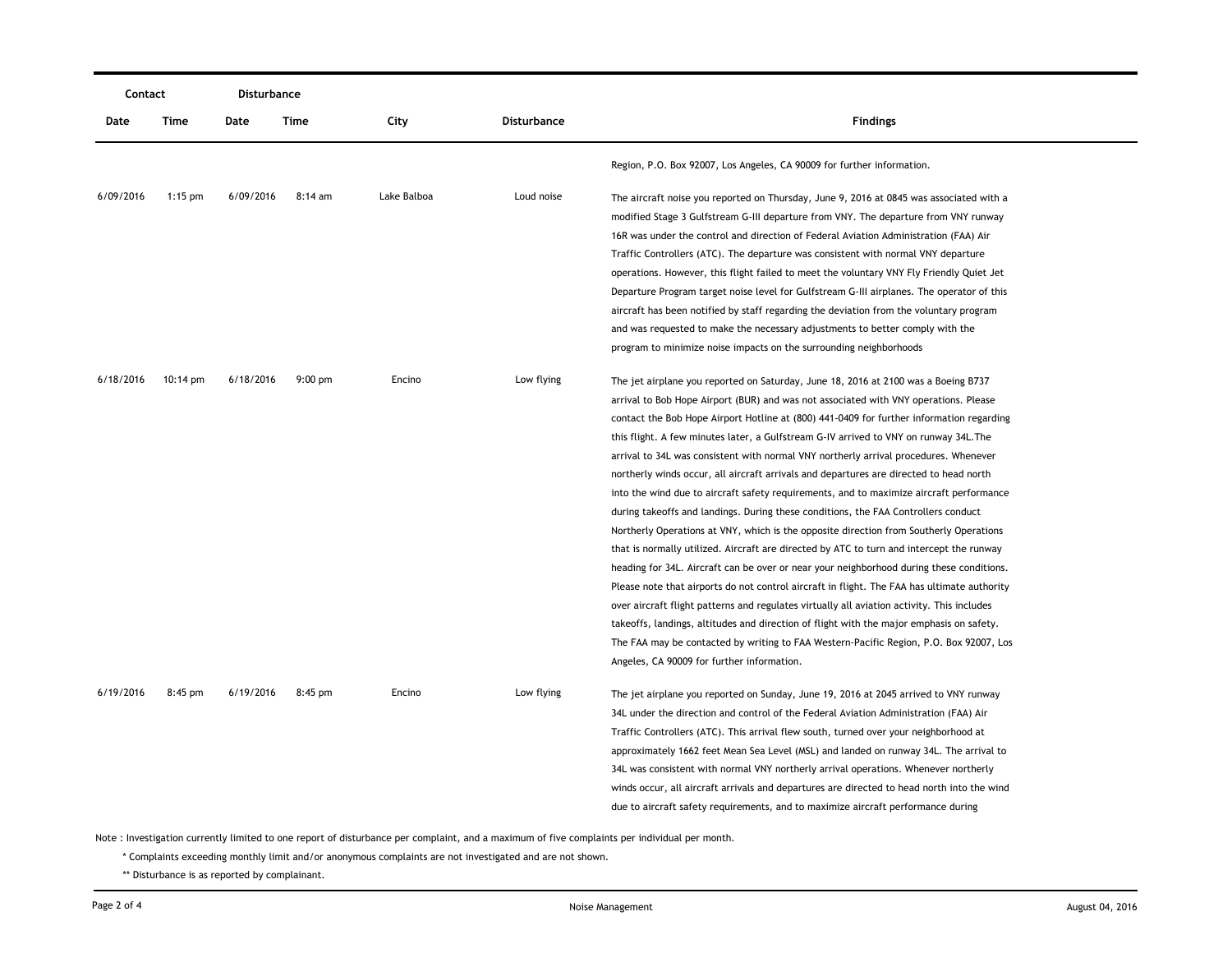| Contact   |                    | Disturbance |                    |                    |                    |                                                                                                                                                                                                                                                                                                                                                                                                                                                                                                                                                                                                                                                                                                                                                                                                                                                                                                                                                                                                                                                                                                                                                                                                                                                                                          |  |  |
|-----------|--------------------|-------------|--------------------|--------------------|--------------------|------------------------------------------------------------------------------------------------------------------------------------------------------------------------------------------------------------------------------------------------------------------------------------------------------------------------------------------------------------------------------------------------------------------------------------------------------------------------------------------------------------------------------------------------------------------------------------------------------------------------------------------------------------------------------------------------------------------------------------------------------------------------------------------------------------------------------------------------------------------------------------------------------------------------------------------------------------------------------------------------------------------------------------------------------------------------------------------------------------------------------------------------------------------------------------------------------------------------------------------------------------------------------------------|--|--|
| Date      | Time               | Date        | Time               | City               | <b>Disturbance</b> | <b>Findings</b>                                                                                                                                                                                                                                                                                                                                                                                                                                                                                                                                                                                                                                                                                                                                                                                                                                                                                                                                                                                                                                                                                                                                                                                                                                                                          |  |  |
|           |                    |             |                    |                    |                    | takeoffs and landings.                                                                                                                                                                                                                                                                                                                                                                                                                                                                                                                                                                                                                                                                                                                                                                                                                                                                                                                                                                                                                                                                                                                                                                                                                                                                   |  |  |
| 6/22/2016 | $8:46$ am          | 6/21/2016   | 7:47 pm            | Los Angeles        | Low flying         | The aircraft you reported on Tuesday, June 21, 2016 at 1947 was a single engine propeller<br>driven Piper PA28 that departed from VNY under the control and direction of Federal<br>Aviation Administration (FAA) Air Traffic Controllers (ATC). Departures and arrivals are<br>not within our jurisdiction, but we try to work with the FAA to minimize the impact on<br>nearby residential areas. The FAA has ultimate authority over aircraft flight patterns and<br>regulates virtually all aviation activity. This includes takeoffs, landings, altitudes and<br>direction of flight with the major emphasis on safety. Please contact the FAA Flight<br>Standards District Office (FSDO) at (818) 904-6291 to address your concerns regarding<br>aviation safety or by writing to FAA Western-Pacific Region, P.O. Box 92007, Los Angeles,<br>CA 90009 for further information.                                                                                                                                                                                                                                                                                                                                                                                                    |  |  |
| 6/23/2016 | $7:20$ pm          | 6/23/2016   | 7:18 pm            | Northridge         | Low flying         | The aircraft you reported on Thursday, June 23, 2016 at 1918 was a Challenger 604 that<br>arrived at VNY under the control and direction of Federal Aviation Administration (FAA)<br>Air Traffic Controllers (ATC). This arrival was consistent with normal VNY arrival<br>procedures. Your residence is located near the standard arrival route for runway 16R<br>and is subject to numerous arrival aircraft on final approach for landing. Flight patterns<br>and altitudes for aircraft are standardized and determined by FAA procedures and<br>electronic navigational aid equipment. Aircraft do not fly over a line on the ground.<br>Aircraft executing the same procedures will have a natural spread where they fly over<br>the ground. Please note that airports do not have jurisdiction on aircraft in flight. Arrival<br>and departure patterns at VNY are not within our jurisdiction. The FAA has ultimate<br>authority over aircraft flight patterns and regulates virtually all aviation activity. This<br>includes takeoffs, landings, altitudes and direction of flight with the major emphasis on<br>safety. Please contact the FAA by writing to FAA Western-Pacific Region, P.O. Box 92007,<br>Los Angeles, CA 90009 for more information regarding this matter. |  |  |
| 6/24/2016 | $12:18 \text{ pm}$ |             | 6/24/2016 12:18 pm | <b>Studio City</b> | Overflight         | The aircraft traffic that you reference is mostly associated with departures from Bob<br>Hope Airport (BUR). The aircraft in question departed from Runways 15 and 8. The<br>departures from runway 8 were averaging (over your immediate neighborhood)<br>approximately 5010 feet Mean Sea Level (MSL). The departures from runway 15 averaged<br>2673 feet MSL. These flights were not associated with VNY operations. Please contact the<br>Bob Hope Airport Hotline at (800) 441-0409 for further information regarding this matter.<br>There were several aircraft associated with VNY operations that flew near you residence.<br>However, most of the jet departures from VNY do not go over your                                                                                                                                                                                                                                                                                                                                                                                                                                                                                                                                                                                 |  |  |

Note : Investigation currently limited to one report of disturbance per complaint, and a maximum of five complaints per individual per month.

\* Complaints exceeding monthly limit and/or anonymous complaints are not investigated and are not shown.